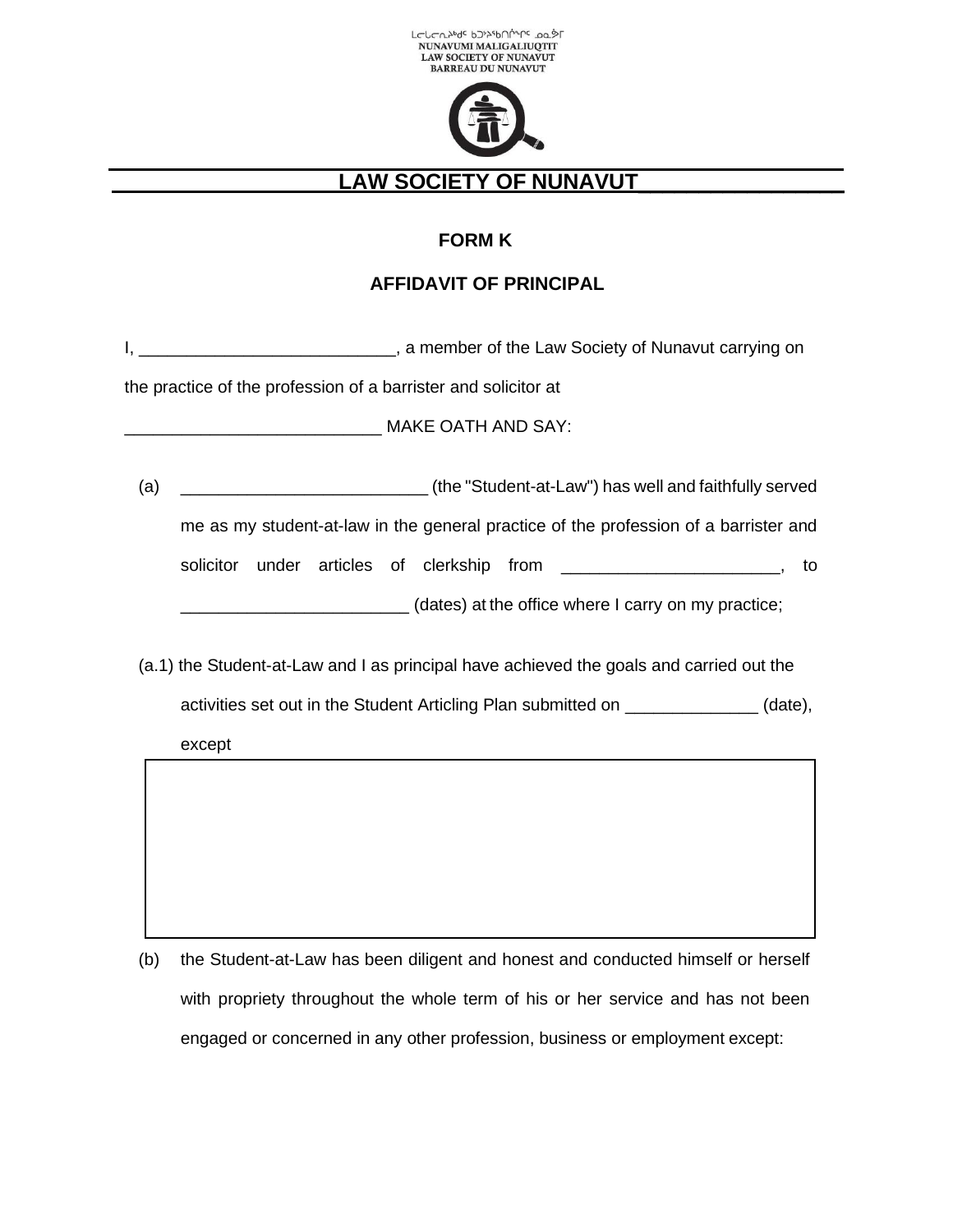(c) the Student-at-Law has not at any time during the term of the articles of clerkship been absent from service to me without my permission except:

(d) the Student-at-Law did not during the term of the articles of clerkship carry on any of my professional business other than at my office and under my personal supervision, or the supervision of an associate of mine duly qualified as a barrister and solicitor, except:

(e) the Student-at-Law is in my opinion a fit and proper person to be admitted as a member of the Law Society of Nunavut.